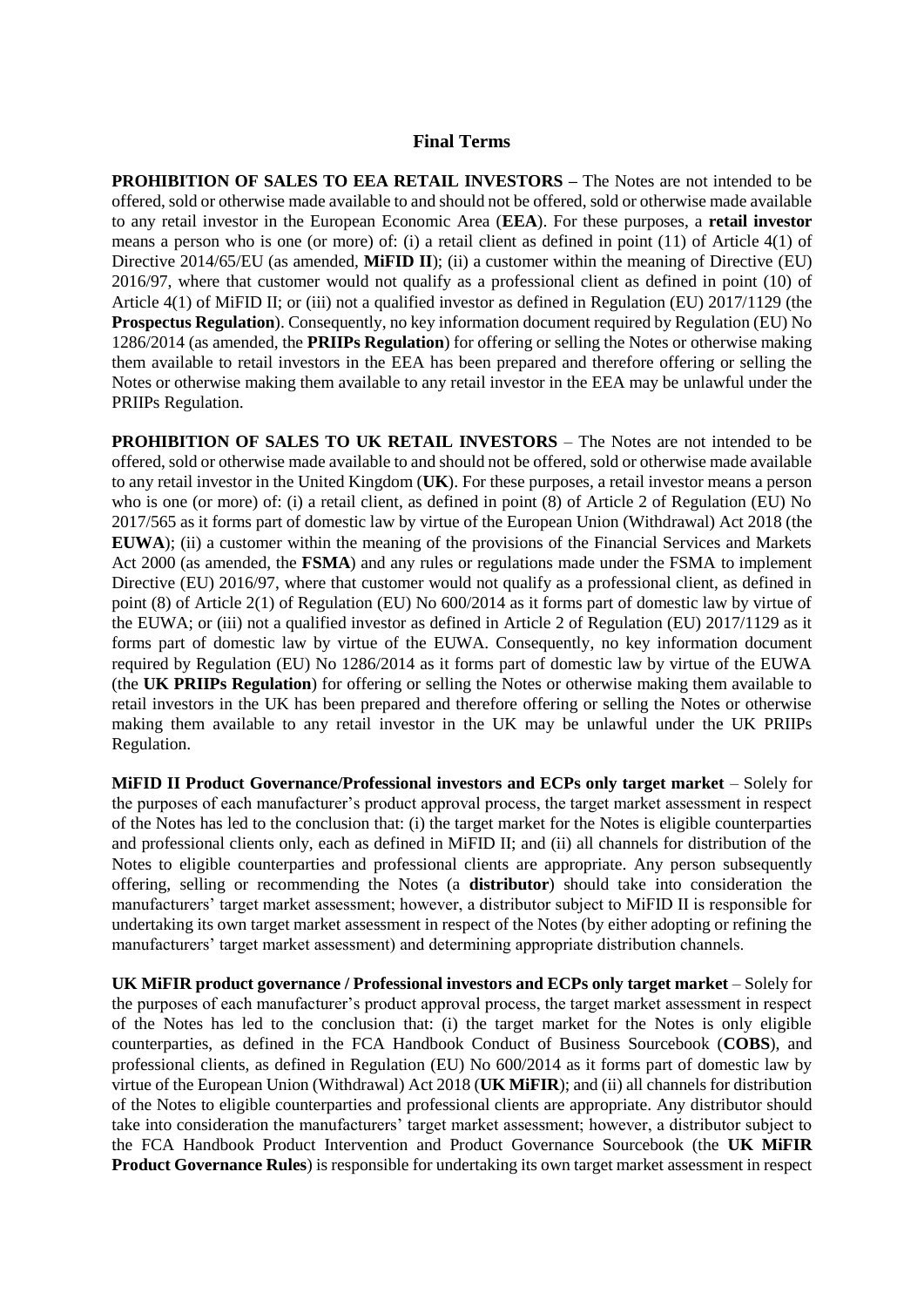of the Notes (by either adopting or refining the manufacturers' target market assessment) and determining appropriate distribution channels.

17 May 2022

#### **Eika Boligkreditt AS**

#### **Issue of €500,000,000 1.625 per cent. Covered Notes due 2030 under the €20,000,000,000 Euro Medium Term Covered Note Programme**

#### **Legal Entity Identifier (LEI): 549300T7MMTBQXCJOQ79**

#### **PART A – CONTRACTUAL TERMS**

Terms used herein shall be deemed to be defined as such for the purposes of the Terms and Conditions of the Notes other than VPS Notes set forth in the Offering Circular dated 14 October 2021 which constitutes a base prospectus for the purposes of the Prospectus Regulation (the **Offering Circular**). This document constitutes the Final Terms of the Notes described herein for the purposes of the Prospectus Regulation and must be read in conjunction with the Offering Circular in order to obtain all the relevant information. The Offering Circular has been published on the website of Euronext Dublin at https://live.euronext.com/.

| 1. | Issuer:             |                                                                                                                           | Eika Boligkreditt AS                                                                                                                                                                  |  |
|----|---------------------|---------------------------------------------------------------------------------------------------------------------------|---------------------------------------------------------------------------------------------------------------------------------------------------------------------------------------|--|
| 2. | (a)                 | Series Number:                                                                                                            | 69                                                                                                                                                                                    |  |
|    | (b)                 | Tranche Number:                                                                                                           | $\mathbf{1}$                                                                                                                                                                          |  |
|    | (c)                 | Date on which the Notes will be<br>consolidated and form a single<br>Series:                                              | Not Applicable                                                                                                                                                                        |  |
| 3. |                     | Specified Currency or Currencies:                                                                                         | Euro $(\epsilon)$                                                                                                                                                                     |  |
| 4. |                     | <b>Aggregate Nominal Amount:</b>                                                                                          |                                                                                                                                                                                       |  |
|    | (a)                 | Series:                                                                                                                   | €500,000,000                                                                                                                                                                          |  |
|    | (b)                 | Tranche:                                                                                                                  | €500,000,000                                                                                                                                                                          |  |
| 5. | <b>Issue Price:</b> |                                                                                                                           | 99.510 per cent. of the Aggregate Nominal<br>Amount                                                                                                                                   |  |
| 6. | (a)                 | <b>Specified Denominations:</b>                                                                                           | €100,000 and integral multiples of €1,000 in<br>excess thereof up to and including $£199,000$ . No<br>Notes in definitive form will be issued with a<br>denomination above $£199,000$ |  |
|    | (b)                 | Calculation<br>Amount:<br>(in<br>relation<br>calculation<br>to<br>$\circ f$<br>interest in global form see<br>Conditions) | €1,000                                                                                                                                                                                |  |
| 7. | (a)                 | <b>Issue Date:</b>                                                                                                        | 19 May 2022                                                                                                                                                                           |  |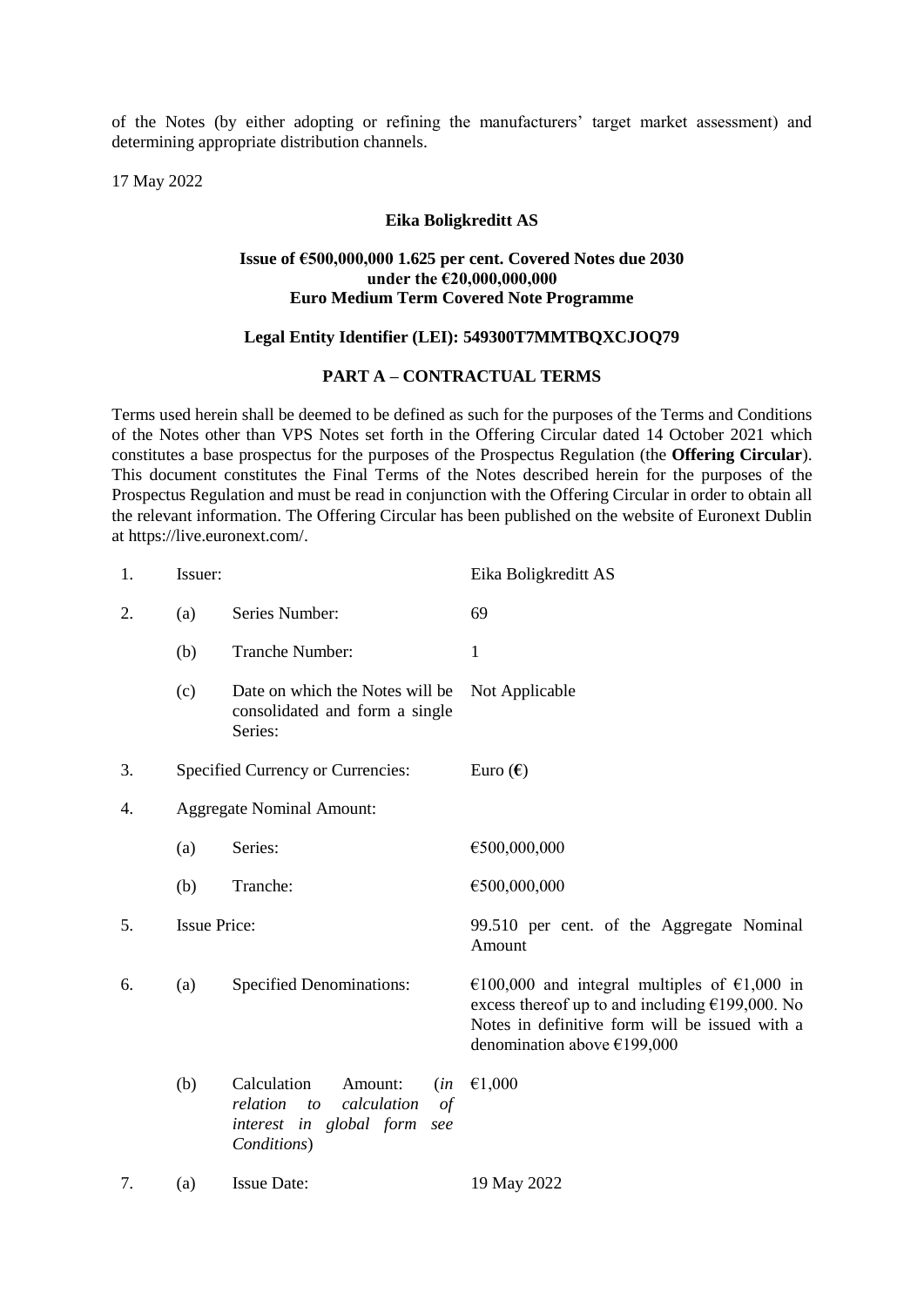|     | (b)                       | <b>Interest Commencement Date:</b>                     | <b>Issue Date</b>                                                                                                                                                                                                          |
|-----|---------------------------|--------------------------------------------------------|----------------------------------------------------------------------------------------------------------------------------------------------------------------------------------------------------------------------------|
| 8.  | <b>Maturity Date:</b>     |                                                        | 19 May 2030                                                                                                                                                                                                                |
| 9.  | (a)                       | <b>Extended Final Maturity:</b>                        | Applicable                                                                                                                                                                                                                 |
|     | (b)                       | <b>Extended Final Maturity Date:</b>                   | Interest Payment Date falling on or nearest to 19<br>May 2031                                                                                                                                                              |
| 10. | <b>Interest Basis:</b>    |                                                        | In respect of the period from (and including) the<br>Interest Commencement Date to (but excluding)<br>the Maturity Date: 1.625 per cent. Fixed Rate<br>(see paragraph 15 below)                                            |
|     |                           |                                                        | In respect of the period from (and including) the<br>Maturity Date to (but excluding) the Extended<br>Final Maturity Date (if applicable): 3 month<br>EURIBOR $+ 0.13$ per cent. Floating Rate<br>(see paragraph 17 below) |
| 11. | Redemption/Payment Basis: |                                                        | Subject to any purchase and cancellation or early<br>redemption, the Notes will be redeemed on the<br>Maturity Date at 100 per cent. of their nominal<br>amount                                                            |
| 12. |                           | Change of Interest Basis:                              | Applicable. See paragraphs 10, 15 and 17                                                                                                                                                                                   |
| 13. |                           | Put/Call Options:                                      | Not Applicable                                                                                                                                                                                                             |
| 14. |                           | Date Board approval for issuance of<br>Notes obtained: | Not Applicable                                                                                                                                                                                                             |

# **PROVISIONS RELATING TO INTEREST (IF ANY) PAYABLE**

<span id="page-2-0"></span>

| 15. | <b>Fixed Rate Note Provisions:</b> |                                                                                                                                                                    | Applicable for the period to (but excluding) the<br><b>Maturity Date</b>     |  |
|-----|------------------------------------|--------------------------------------------------------------------------------------------------------------------------------------------------------------------|------------------------------------------------------------------------------|--|
|     | (a)                                | $Rate(s)$ of Interest:                                                                                                                                             | 1.625 per cent. per annum payable in arrear on<br>each Interest Payment Date |  |
|     | (b)                                | Interest Payment Date(s):                                                                                                                                          | 19 May in each year up to and including the<br><b>Maturity Date</b>          |  |
|     | (c)                                | Fixed Coupon Amount(s): $For \text{ } \in 16.25$ per Calculation Amount<br>Notes in definitive form (and in<br>relation to Notes in global form<br>see Conditions) |                                                                              |  |
|     | (d)                                | Broken Amount(s): For Notes in Not Applicable<br>definitive form (and in relation<br>to Notes in global form see<br>Conditions)                                    |                                                                              |  |
|     | (e)                                | Day Count Fraction:                                                                                                                                                | Actual/Actual (ICMA)                                                         |  |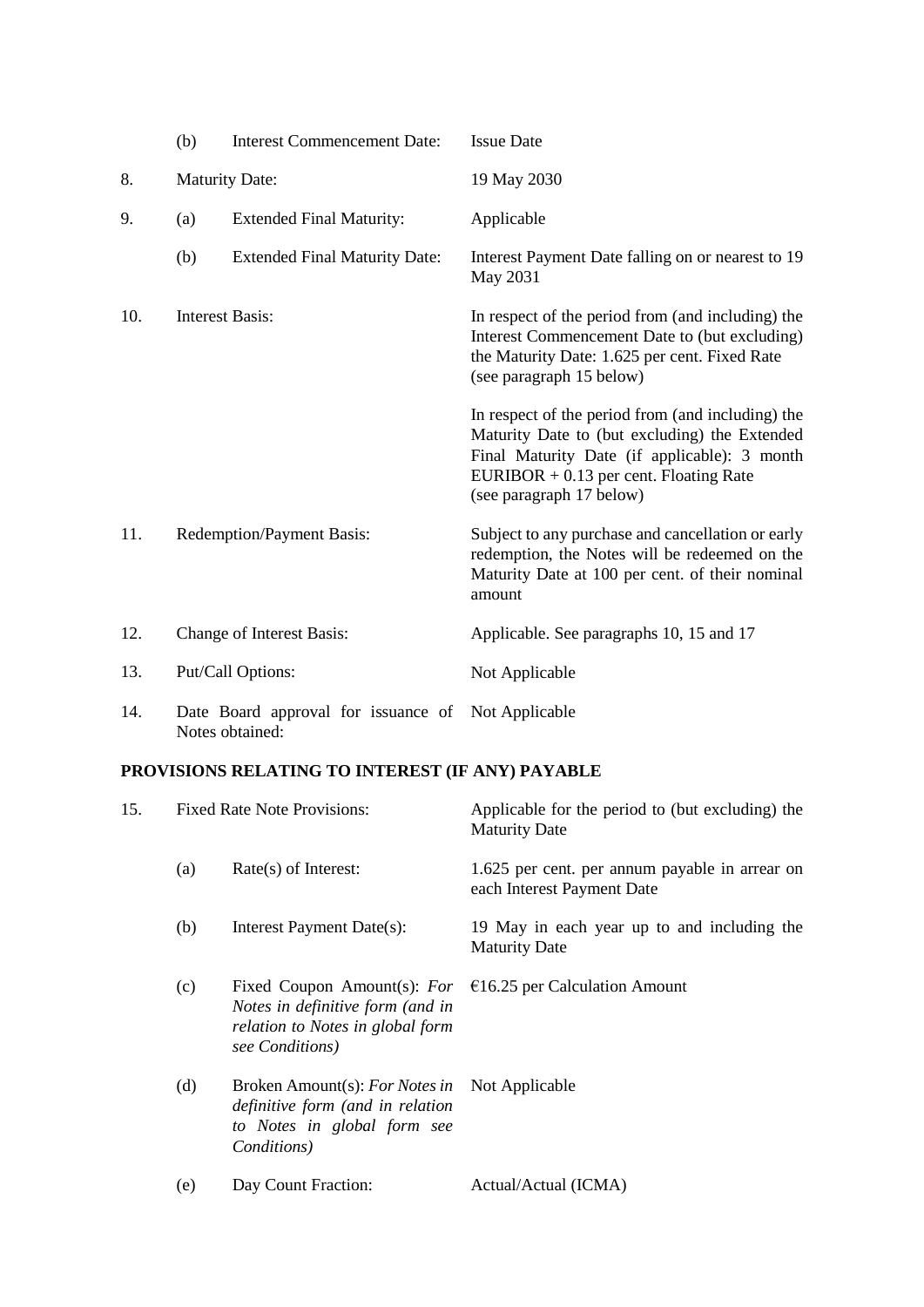<span id="page-3-1"></span><span id="page-3-0"></span>

|                         | (f)                                                                                                                                                           | Determination Date(s):                                                                         |                                                                                                                          | 19 May in each year                                                                                                                                                                  |
|-------------------------|---------------------------------------------------------------------------------------------------------------------------------------------------------------|------------------------------------------------------------------------------------------------|--------------------------------------------------------------------------------------------------------------------------|--------------------------------------------------------------------------------------------------------------------------------------------------------------------------------------|
| 16.                     |                                                                                                                                                               | Floating Rate Notes Provisions:                                                                |                                                                                                                          | Not Applicable                                                                                                                                                                       |
| 17.                     | <b>Extended Maturity Interest Provisions:</b>                                                                                                                 |                                                                                                |                                                                                                                          | Applicable from (and including) the Maturity<br>Date to (but excluding) the Extended Final<br>Maturity Date (if applicable)                                                          |
|                         | (a)                                                                                                                                                           | <b>Fixed Rate:</b>                                                                             |                                                                                                                          | Not Applicable                                                                                                                                                                       |
|                         | (b)                                                                                                                                                           |                                                                                                | <b>Floating Rate:</b>                                                                                                    | Applicable                                                                                                                                                                           |
|                         |                                                                                                                                                               | (i)                                                                                            | Specified<br>Period(s)/Specified<br><b>Interest Payment Dates:</b>                                                       | 19 August 2030, 19 November 2030, 19<br>February 2031 and 19 May 2031, subject to<br>adjustment in accordance with the Business Day<br>Convention set out in subparagraph (ii) below |
|                         |                                                                                                                                                               | (ii)                                                                                           | <b>Business</b><br>Day<br>Convention:                                                                                    | Modified Following Business Day Convention                                                                                                                                           |
|                         | Additional<br><b>Business</b><br>(iii)<br>Centre(s):                                                                                                          |                                                                                                |                                                                                                                          | Oslo                                                                                                                                                                                 |
|                         |                                                                                                                                                               | (iv)<br>Manner in which the<br>Rate of Interest and<br>Interest Amount is to be<br>determined: |                                                                                                                          | <b>Screen Rate Determination</b>                                                                                                                                                     |
|                         |                                                                                                                                                               | (v)                                                                                            | Party responsible for<br>calculating the Rate of<br>Interest<br>and<br>Interest<br>(i f)<br>Amount<br>not the<br>Agent): | Not Applicable                                                                                                                                                                       |
|                         | Screen<br>(vi)<br>Rate<br>Determination:<br>Calculation<br>Method:<br>Reference Rate:<br>Interest<br>Determination<br>$Date(s)$ :<br>Relevant<br>Screen Page: |                                                                                                |                                                                                                                          | Applicable                                                                                                                                                                           |
|                         |                                                                                                                                                               |                                                                                                |                                                                                                                          | Not Applicable                                                                                                                                                                       |
|                         |                                                                                                                                                               |                                                                                                |                                                                                                                          | 3 month EURIBOR                                                                                                                                                                      |
|                         |                                                                                                                                                               |                                                                                                |                                                                                                                          | Second day on which the TARGET2 System is<br>open prior to the start of each Interest Period                                                                                         |
|                         |                                                                                                                                                               |                                                                                                |                                                                                                                          | <b>Reuters EURIBOR01</b>                                                                                                                                                             |
| Index<br>Determination: |                                                                                                                                                               |                                                                                                | Not Applicable                                                                                                           |                                                                                                                                                                                      |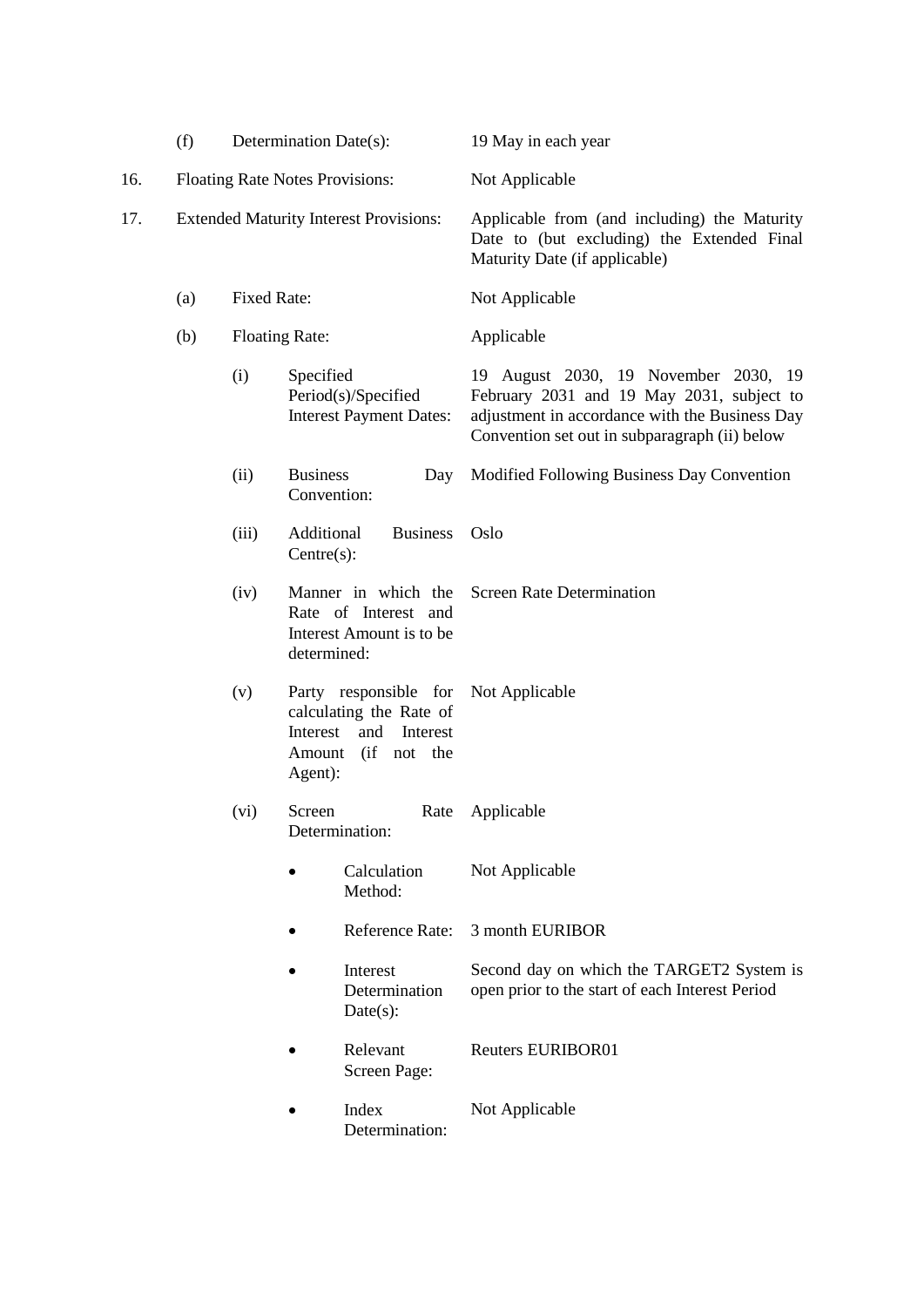|     |                              |                           | Observation<br>Method:       |      | Not Applicable               |
|-----|------------------------------|---------------------------|------------------------------|------|------------------------------|
|     |                              |                           | Period:                      |      | Lag Look-back Not Applicable |
|     |                              |                           | Observation<br>Shift Period: |      | Not Applicable               |
|     | (vii)                        | Reference<br>Replacement: |                              | Rate | Applicable                   |
|     | (viii)                       | ISDA Determination:       |                              |      | Not Applicable               |
|     | (ix)                         | $Margin(s)$ :             |                              |      | $+0.13$ per cent. per annum  |
|     | (x)                          | Minimum<br>Interest:      | Rate                         | of   | Not Applicable               |
|     | $(x_i)$                      | Maximum<br>Interest:      | Rate                         | of   | Not Applicable               |
|     | (xii)                        | Day Count Fraction:       |                              |      | Actual/360                   |
| 18. | Zero Coupon Note Provisions: |                           |                              |      | Not Applicable               |

## <span id="page-4-0"></span>**PROVISIONS RELATING TO REDEMPTION**

| 19. | Issuer Call:                    | Not Applicable                          |
|-----|---------------------------------|-----------------------------------------|
| 20. | Investor Put:                   | Not Applicable                          |
| 21. | <b>Final Redemption Amount:</b> | $\epsilon$ 1,000 per Calculation Amount |

# **GENERAL PROVISIONS APPLICABLE TO THE NOTES**

| 22. |              | Form of Notes:                  |                                                                                                                                                |  |  |  |
|-----|--------------|---------------------------------|------------------------------------------------------------------------------------------------------------------------------------------------|--|--|--|
|     | Form:<br>(a) |                                 | Temporary Global Note exchangeable for a<br>Permanent Global Note which is exchangeable<br>for Definitive Notes only upon an Exchange<br>Event |  |  |  |
|     | (b)          | New Global Note:                | Yes                                                                                                                                            |  |  |  |
| 23. |              | Additional Financial Centre(s): | London and Oslo                                                                                                                                |  |  |  |

## **THIRD PARTY INFORMATION**

The description of the rating in Part B, paragraph 2 of these Final Terms has been extracted from the website of Moody's (as defined below). The Issuer confirms that such information has been accurately reproduced and that, so far as it is aware and is able to ascertain from information published by Moody's, no facts have been omitted which would render the reproduced information inaccurate or misleading.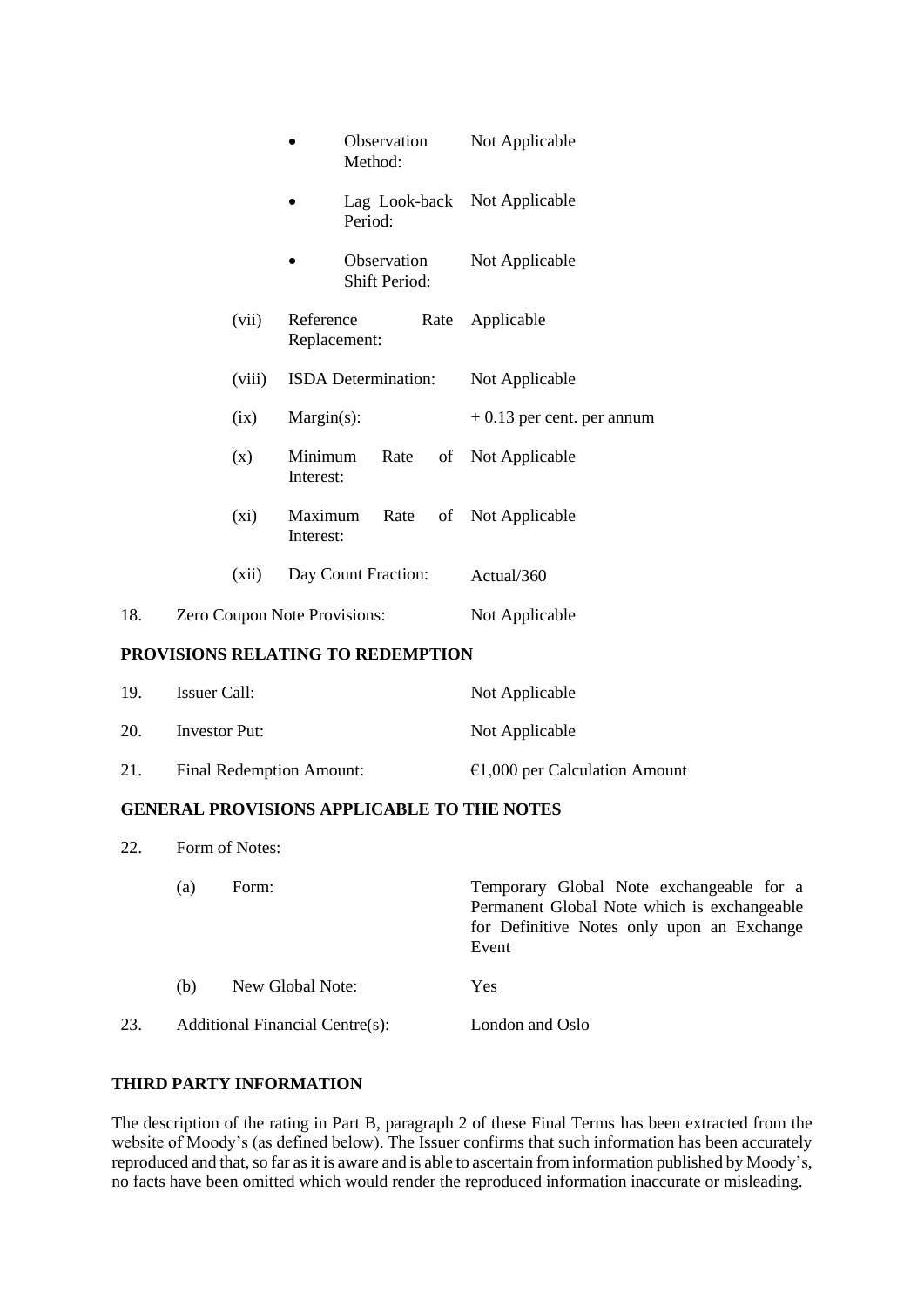Signed on behalf of Eika Boligkreditt AS:

By: Oaled Any <u>feel</u>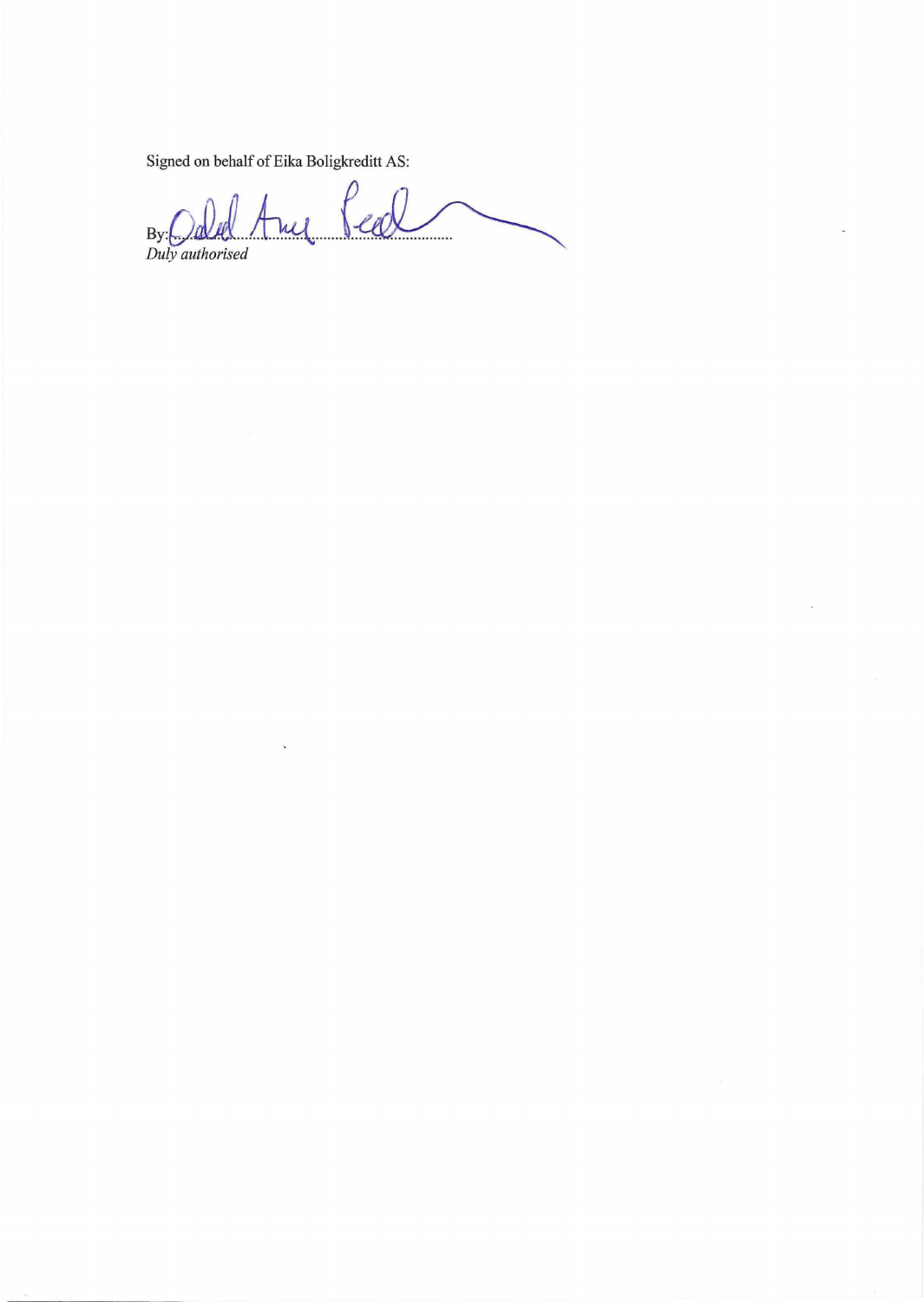#### **PART B – OTHER INFORMATION**

## **1. LISTING**

(a) Listing and Admission to trading: Application has been made by the Issuer (or on its behalf) for the Notes to be admitted to the Official List of Euronext Dublin and to trading on the Regulated Market of Euronext Dublin

with effect from 19 May 2022.

(b) Estimate of total expenses  $\epsilon$ 1,000 related to admission to trading:

#### **2. RATINGS**

Ratings: The Notes to be issued are expected to be rated Aaa by Moody's Investors Service Limited (**Moody's**).

> Moody's is established in the UK and is registered under Regulation (EC) No. 1060/2009 (as amended) as it forms part of domestic law by virtue of the EUWA. The rating issued by Moody's has been endorsed by Moody's Deutschland GmbH in accordance with Regulation (EC) No. 1060/2009 (as amended).

> Obligations rated 'Aaa' by Moody's are judged to be of the highest quality, subject to the lowest level of credit risk.

(Source:

[https://www.moodys.com/sites/products/About](https://www.moodys.com/sites/products/AboutMoodysRatingsAttachments/MoodysRatingSymbolsandDefinitions.pdf) [MoodysRatingsAttachments/MoodysRatingSy](https://www.moodys.com/sites/products/AboutMoodysRatingsAttachments/MoodysRatingSymbolsandDefinitions.pdf) [mbolsandDefinitions.pdf\)](https://www.moodys.com/sites/products/AboutMoodysRatingsAttachments/MoodysRatingSymbolsandDefinitions.pdf)

#### **3. INTERESTS OF NATURAL AND LEGAL PERSONS INVOLVED IN THE ISSUE**

Save for any fees payable to the Managers, so far as the Issuer is aware, no person involved in the issue of the Notes has an interest material to the offer. The Managers and their affiliates have engaged, and may in the future engage, in investment banking and/or commercial banking transactions with, and may perform other services for, the Issuer and its affiliates in the ordinary course of business.

## **4. REASONS FOR THE OFFER AND ESTIMATED NET PROCEEDS**

| (i)          | Reasons for the offer:  | <b>General Business Purposes</b> |
|--------------|-------------------------|----------------------------------|
| (i)          | Estimated net proceeds: | €496,175,000                     |
| <b>YIELD</b> |                         |                                  |

**5. YIELD** 

Indication of yield: 1.691 per cent. per annum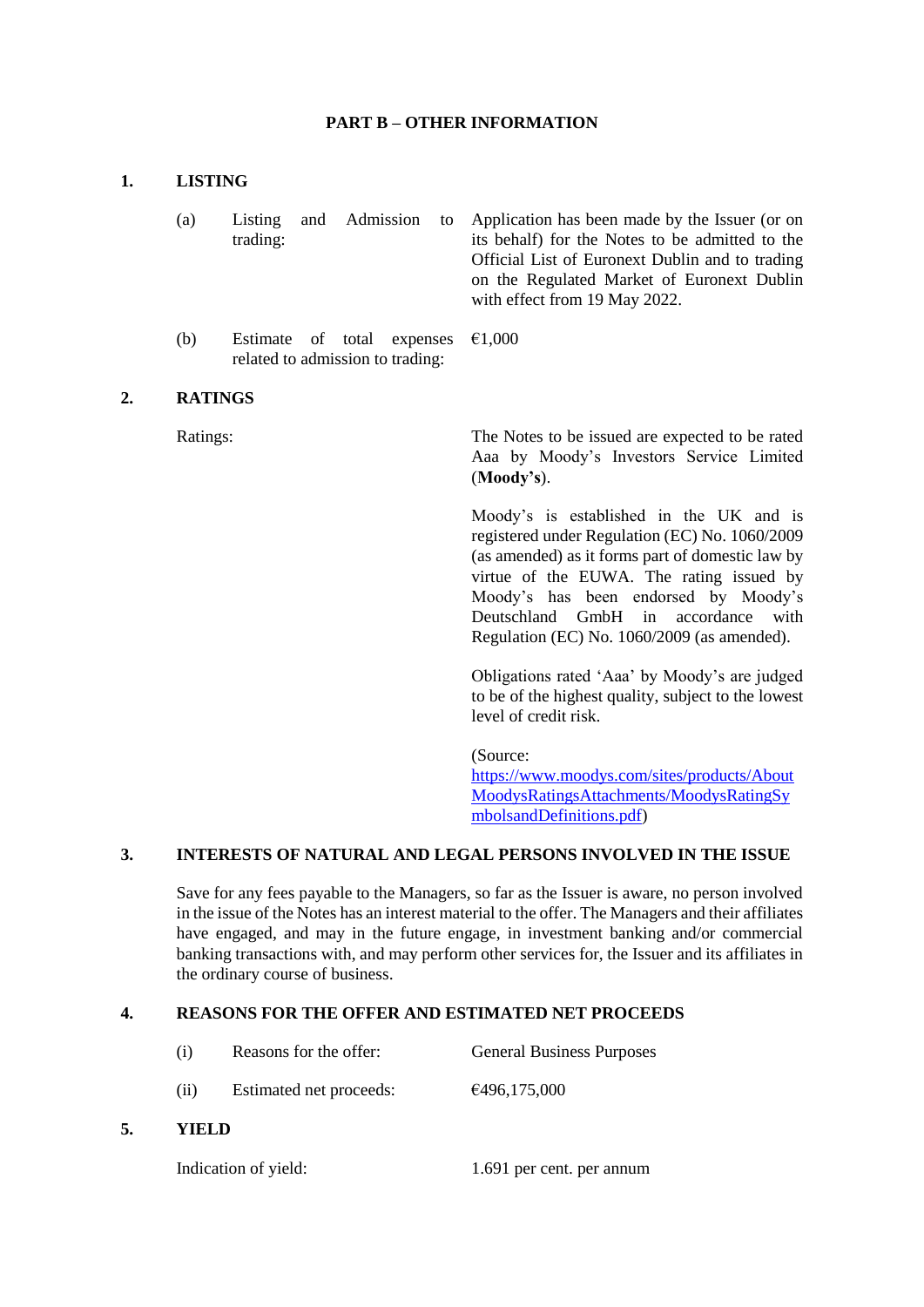## **6. OPERATIONAL INFORMATION**

|    | (i)   | ISIN:                                                                                                                                                                         | XS2482628851                                                                                                                                                                                                                                                                                                                                                                                                                                                                                                                        |
|----|-------|-------------------------------------------------------------------------------------------------------------------------------------------------------------------------------|-------------------------------------------------------------------------------------------------------------------------------------------------------------------------------------------------------------------------------------------------------------------------------------------------------------------------------------------------------------------------------------------------------------------------------------------------------------------------------------------------------------------------------------|
|    | (ii)  | Common Code:                                                                                                                                                                  | 248262885                                                                                                                                                                                                                                                                                                                                                                                                                                                                                                                           |
|    | (iii) | Any clearing system(s) other<br>than Euroclear, Clearstream,<br>Luxembourg or Swiss Securities<br>Services Corporation and the<br>identification<br>relevant<br>$number(s)$ : | Not Applicable                                                                                                                                                                                                                                                                                                                                                                                                                                                                                                                      |
|    | (iv)  | <b>Names</b><br>addresses<br>and<br>of<br>additional Paying Agent(s)<br>(i f)<br>any):                                                                                        | Not Applicable                                                                                                                                                                                                                                                                                                                                                                                                                                                                                                                      |
|    | (v)   | Intended to be held in a manner<br>which would allow Eurosystem<br>eligibility:                                                                                               | Yes. Note that the designation "yes" simply<br>means that the Notes are intended upon issue to<br>be deposited with one of the ICSDs as common<br>safekeeper and does not necessarily mean that<br>the Notes will be recognised as eligible collateral<br>for Eurosystem monetary policy and intra day<br>credit operations by the Eurosystem either upon<br>issue or at any or all times during their life. Such<br>recognition will depend upon the ECB being<br>satisfied that Eurosystem eligibility criteria have<br>been met. |
|    | (vi)  | CFI:                                                                                                                                                                          | DAFSFB, as updated, as set out on the website<br>of the Association of National Numbering<br>Agencies (ANNA) or alternatively sourced from<br>the responsible National Numbering Agency that<br>assigned the ISIN                                                                                                                                                                                                                                                                                                                   |
|    | (vii) | FISN:                                                                                                                                                                         | EIKA BOLIGKREDI/1EMTN 20300520, as<br>updated, as set out on the website of the<br>Association of National Numbering Agencies<br>(ANNA) or alternatively sourced from the<br>responsible National Numbering Agency that<br>assigned the ISIN                                                                                                                                                                                                                                                                                        |
| 7. |       | <b>DISTRIBUTION</b>                                                                                                                                                           |                                                                                                                                                                                                                                                                                                                                                                                                                                                                                                                                     |
|    | (i)   | U.S. Selling Restrictions:                                                                                                                                                    | <b>TEFRAD</b>                                                                                                                                                                                                                                                                                                                                                                                                                                                                                                                       |

- (ii) Prohibition of Sales to EEA Applicable Retail Investors:
- (iii) Prohibition of Sales to UK ApplicableRetail Investors: